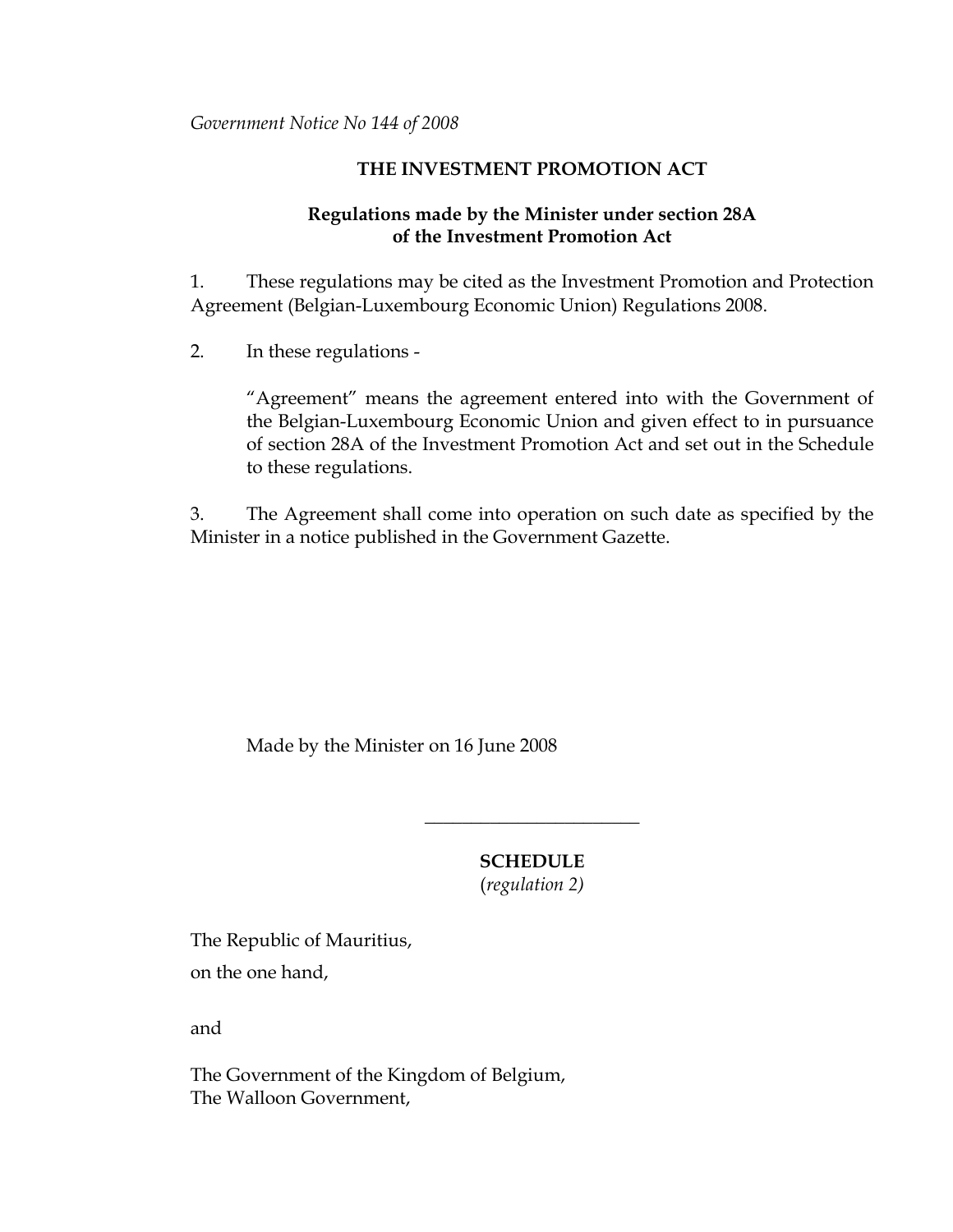The Flemish Government, The Government of the Region of Brussels-Capital, AND The Government of the Grand-Duchy of Luxembourg on the other hand

(hereinafter referred to as "the Contracting Parties"),

desiring to strengthen their economic cooperation by creating favourable conditions for investments by investors of one Contracting Party in the territory of the other Contracting Party,

Have agreed as follows:

## **ARTICLE 1**

## **DEFINITIONS**

For the purpose of this Agreement,

- 1. the term "investors" shall mean :
	- a) the "nationals", i.e. any natural person who, according to the legislation of the Kingdom of Belgium, of the Grand-Duchy of Luxemburg or of the Republic of Mauritius, is considered as a citizen of the Kingdom of Belgium, of the Grand-Duchy of Luxemburg or of the Republic of Mauritius respectively;
	- b) the "companies", i.e. any legal person constituted in accordance with the legislation of the Kingdom of Belgium, of the Grand-Duchy of Luxemburg or of the Republic of Mauritius and having its registered office in the territory of the Kingdom of Belgium, of the Grand-Duchy of Luxemburg or of the Republic of Mauritius respectively.
- 2. the term "investments" shall mean any kind of assets and any direct or indirect contribution in cash, in kind or in services, invested or reinvested in any sector of economic activity.

 The following shall more particularly, though not exclusively, be considered as investments for the purpose of this Agreement :

a) movable and immovable property as well as any other rights in rem, such as mortgages, liens, pledges, usufruct and similar rights;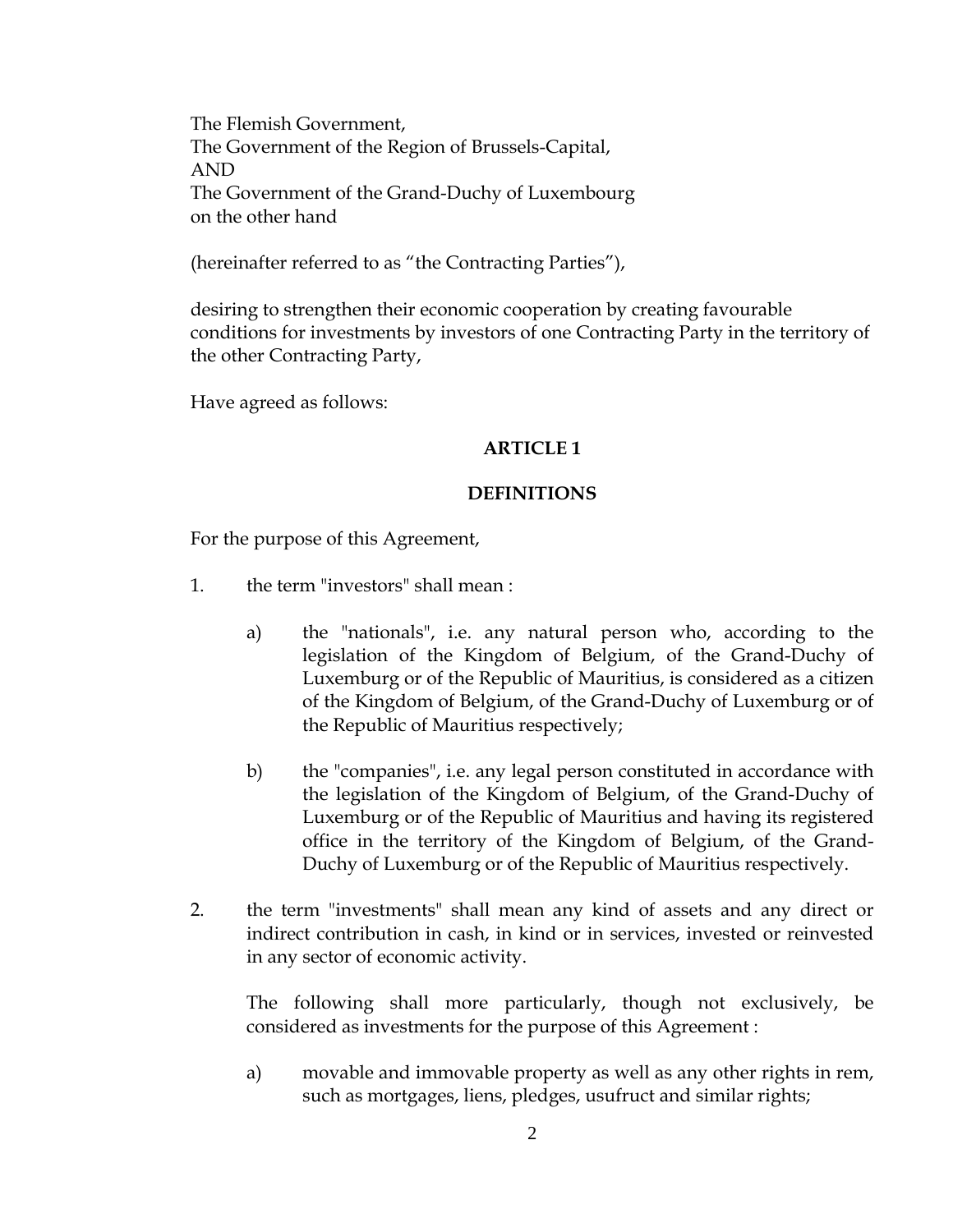- b) shares, stocks, debentures, corporate rights and any other kind of shareholdings, including minority or indirect ones, in companies constituted in the territory of one Contracting Party;
- c) claims to money or to any performance having an economic value;
- d) copyrights, intellectual property rights, technical processes, trade names and goodwill;
- e) concessions granted under public law or under contract, including concessions to explore, develop, extract or exploit natural resources.

 Changes in the legal form in which assets and capital have been invested or reinvested shall not affect their designation as "investments" for the purpose of this Agreement.

- 3. The term "returns" shall mean the proceeds of an investment and shall include in particular, though not exclusively, profits, interests, capital gains, dividends, royalties and fees.
- 4. The term "territory" means:
	- a) in the case of the Belgium-Luxemburg Economic Union: the territory of the Kingdom of Belgium and the territory of the Grand-Duchy of Luxemburg, as well as the maritime areas, i.e. the marine and underwater areas which extend beyond the territorial waters of the Kingdom of Belgium upon which it exercises, in accordance with international law, its sovereign rights and its jurisdiction for the purpose of exploring, exploiting and preserving natural resources;
	- b) in the case of the Republic of Mauritius :
		- (i) all the territories and islands which, in accordance with the laws of Mauritius constitute the State of Mauritius;
		- (ii) the territorial sea of Mauritius; and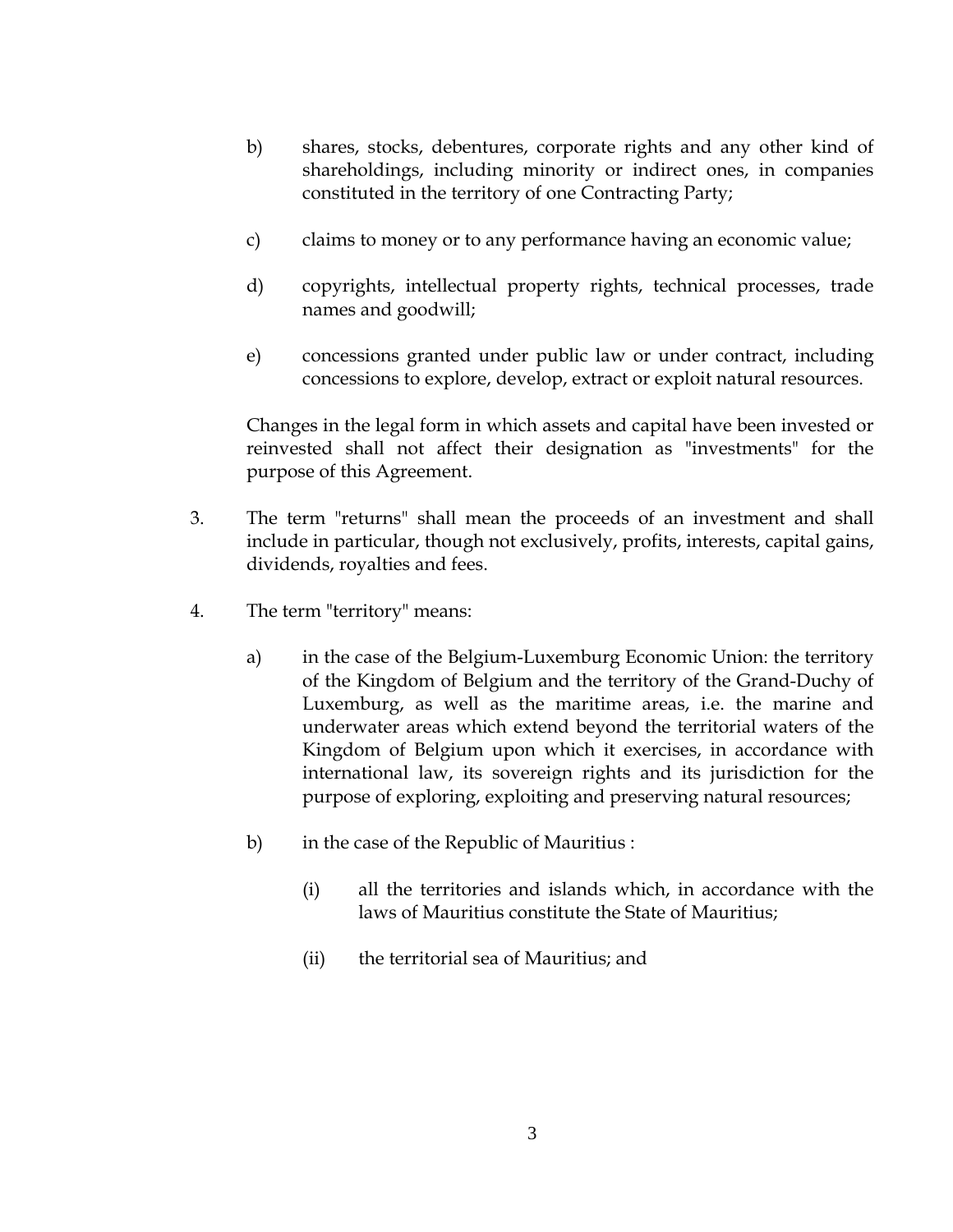- (iii) any area outside the territorial sea of Mauritius which in accordance with international law has been or may hereafter be designated, under the laws of Mauritius, as an area, including the Continental Shelf, within which the rights of Mauritius with respect to the sea, the sea-bed and sub-soil and their natural resources may be exercised.
- 5. The terms "environmental legislation" shall mean any legislation of the Contracting Parties, or provision thereof, the primary purpose of which is the protection of the environment, or the prevention of a danger to human, animal, or plant life or health, through :
	- a) the prevention, abatement or control of the release, discharge, or emission of pollutants or environmental contaminants;
	- b) the control of environmentally hazardous or toxic chemicals, substances, materials and wastes, and the dissemination of information related thereto;
	- c) the protection or conservation of wild flora or fauna, including endangered species, their habitat, and specially protected natural areas in the Contracting Party's territory.
- 6. The terms "labour legislation" shall mean legislation of the Kingdom of Belgium, of the Grand-Duchy of Luxemburg or provisions thereof, that are directly related to the following internationally recognised labour rights :
	- a) the right of association;
	- b) the right to organise and bargain collectively;
	- c) a prohibition on the use of any form of forced or compulsory labour;
	- d) a minimum age for the employment of children;
	- e) acceptable conditions of work with respect to minimum wages, hours of work and occupational safety and health.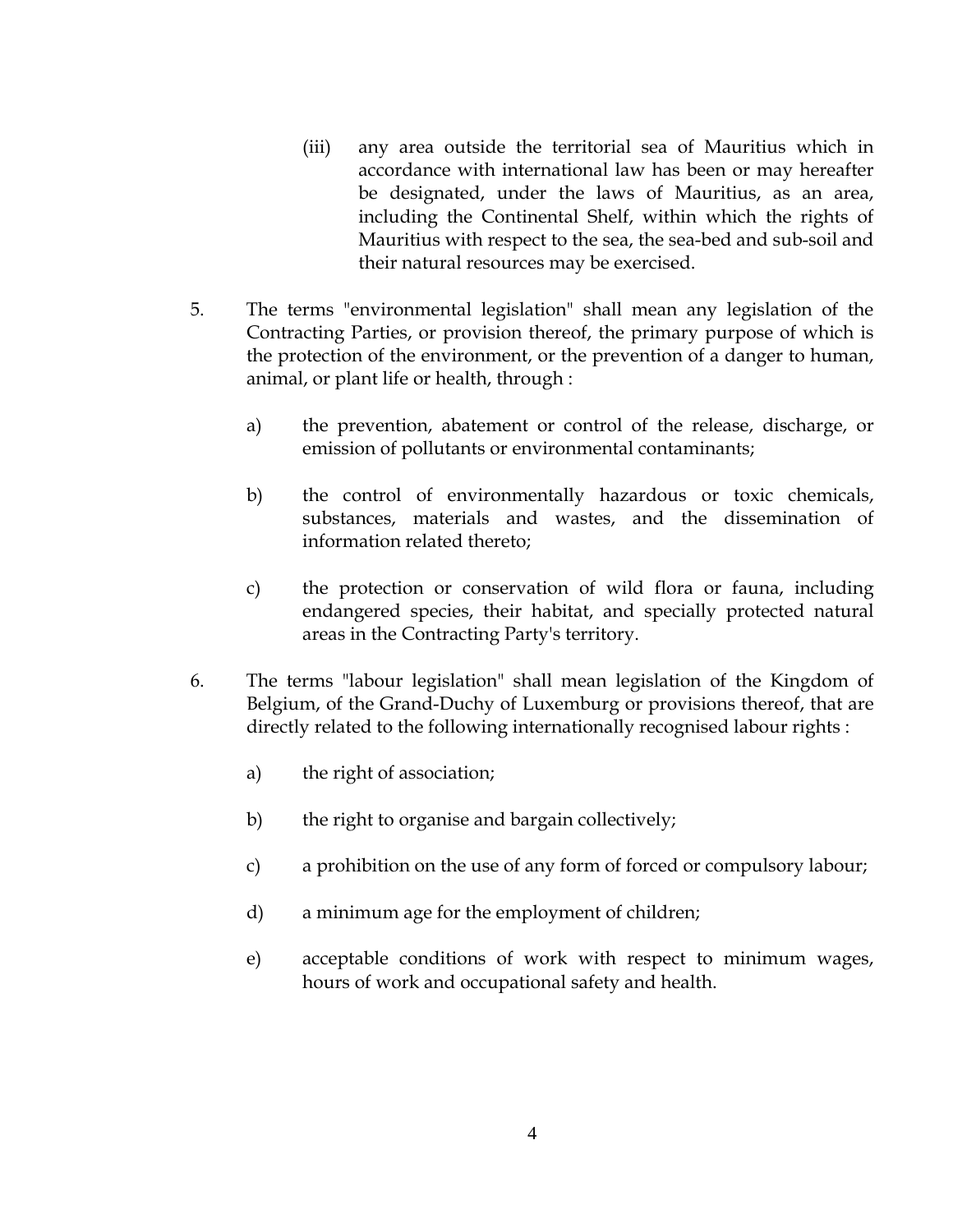## **PROMOTION OF INVESTMENTS**

- 1. Each Contracting Party shall promote investments in its territory by investors of the other Contracting Party and shall accept such investments in accordance with its legislation.
- 2. Each Contracting Party shall use its best endeavours to grant, in accordance with its laws, the necessary permits in connection with the carrying out of such investments and, whenever necessary, licensing agreements and contracts for technical, commercial or administrative assistance.

## **ARTICLE 3**

## **PROTECTION OF INVESTMENTS**

- 1. All investments made by investors of one Contracting Party shall enjoy a fair and equitable treatment in the territory of the other Contracting Party.
- 2. Except for measures required to maintain public order, such investments shall enjoy continuous protection and security, i.e. excluding any unjustified or discriminatory measure which could hinder, either in law or in practice, the management, maintenance, use, possession or liquidation thereof.

## **ARTICLE 4**

## **NATIONAL TREATMENT AND MOST FAVOURED NATION**

- 1. In all matters relating to the treatment of investments, the investors of each Contracting Party shall enjoy national treatment and most-favoured-nation treatment in the territory of the other Contracting Party.
- 2. With respect to the operation, management, maintenance, use, enjoyment and sale or other disposal of investments, each Contracting Party shall accord, on its territory, to investors of the other Contracting Party, treatment no less favourable than that granted to its own investors or to investors of any other State if the latter is more favourable.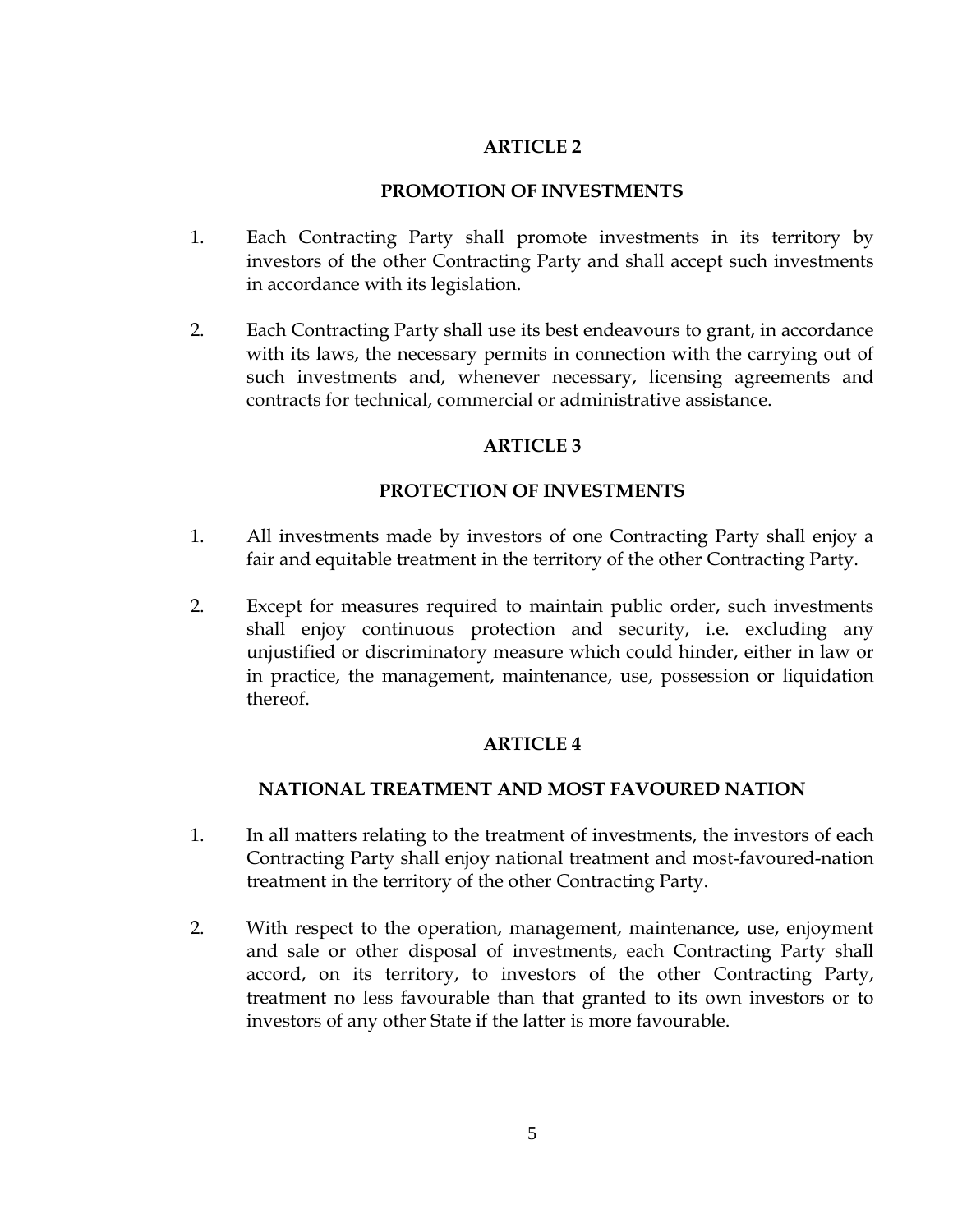- 3. This treatment shall not include the privileges granted by one Contracting Party to investors of a third State by virtue of its participation or association in a free trade zone, customs union, common market or any other form of regional economic organisation.
- 4. The provisions of this article do not apply to tax matters.

#### **ENVIRONMENT**

- 1. Recognising the right of each Contracting Party to establish its own levels of domestic environmental protection and environmental development policies and priorities, and to adopt or modify accordingly its environmental legislation, each Contracting Party shall strive to ensure that its legislation provide for high levels of environmental protection and shall strive to continue to improve this legislation.
- 2. The Contracting Parties recognise that it is inappropriate to encourage investment by relaxing domestic environmental legislation. Accordingly, each Contracting Party shall strive to ensure that it does not waive or otherwise derogate from, or offer to waive or otherwise derogate from, such legislation as an encouragement for the establishment, maintenance or expansion in its territory of an investment.
- 3. The Contracting Parties reaffirm their commitments under the international environmental agreements, which they have accepted. They shall strive to ensure that such commitments are fully recognised and implemented by their domestic legislation.
- 4. The Contracting Parties recognise that co-operation between them provides enhanced opportunities to improve environmental protection standards. Upon request by either Contracting Party, the other Contracting Party shall accept to hold expert consultations on any matter falling under the purpose of this Article.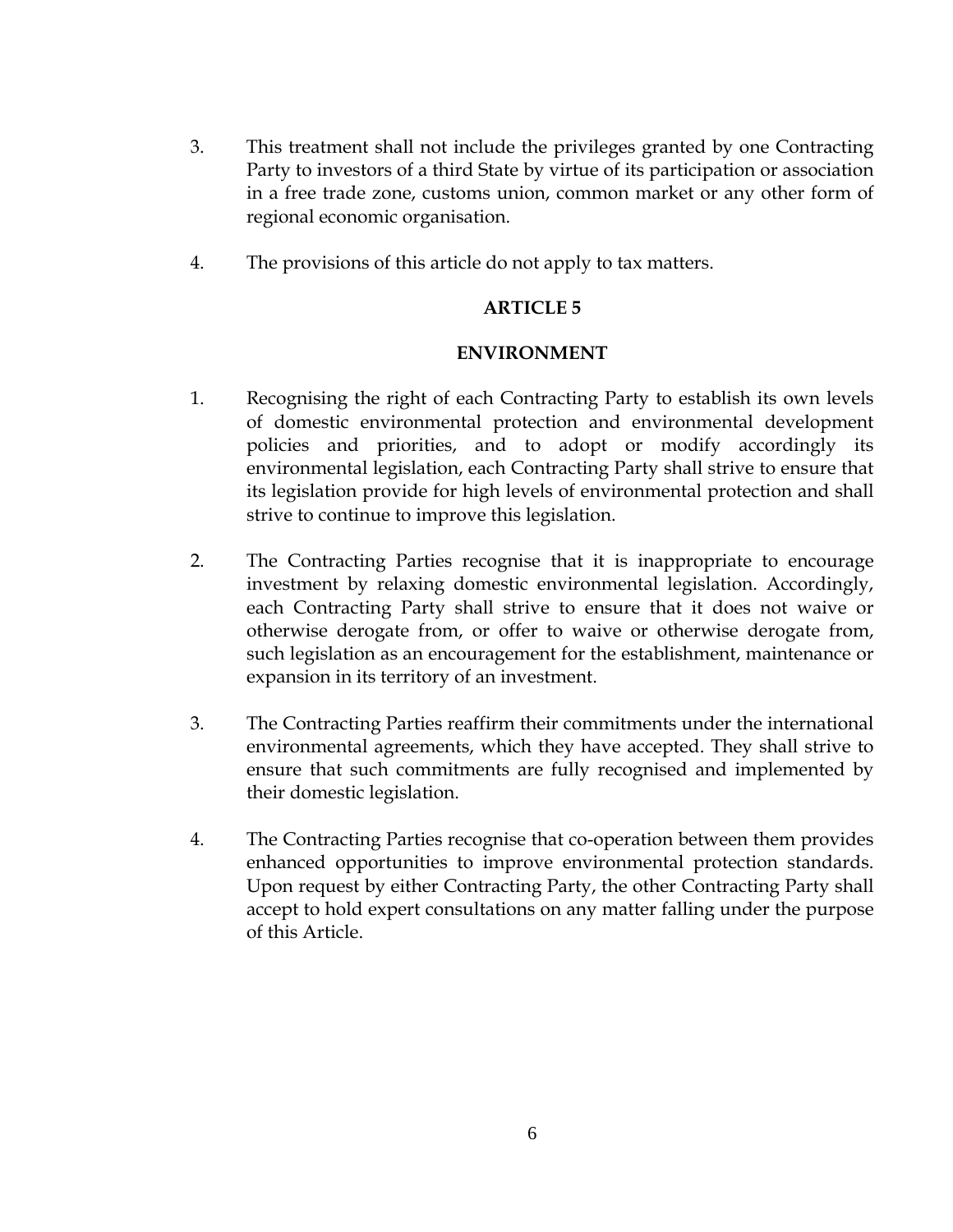## **LABOUR**

- 1. Recognising the right of each Contracting Party to establish its own domestic labour standards, and to adopt or modify accordingly its labour legislation, each Contracting Party shall strive to ensure that its legislation provide for labour standards consistent with the internationally recognised labour rights set forth in paragraph 6 of Article 1 and shall strive to improve those standards in that light.
- 2. The Contracting Parties recognise that it is inappropriate to encourage investment by relaxing domestic labour legislation. Accordingly, each Contracting Party shall strive to ensure that it does not waive or otherwise derogate from, or offer to waive or otherwise derogate from, such legislation as an encouragement for the establishment, maintenance or expansion in its territory of an investment.
- 3. The Contracting Parties reaffirm their obligations as members of the International Labour Organisation and their commitments under the International Labour Organisation Declaration on Fundamental Principles and Rights at Work and its follow-up. The Contracting Parties shall strive to ensure that such labour principles and the internationally recognised labour rights set forth in paragraph 6 of Article 1 are recognised and protected by domestic legislation.
- 4. The Contracting Parties recognise that co-operation between them provides enhanced opportunities to improve labour standards. Upon request by either Contacting Party, the other Contracting Party shall accept to hold expert consultations on any matter falling under the purpose of this Article.

## **ARTICLE 7**

## **DEPRIVATION AND LIMITATION OF OWNERSHIP**

1. Each Contracting Party undertakes not to adopt any measure of expropriation or nationalisation or any other measure having the effect of directly or indirectly dispossessing the investors of the other Contracting Party of their investments in its territory.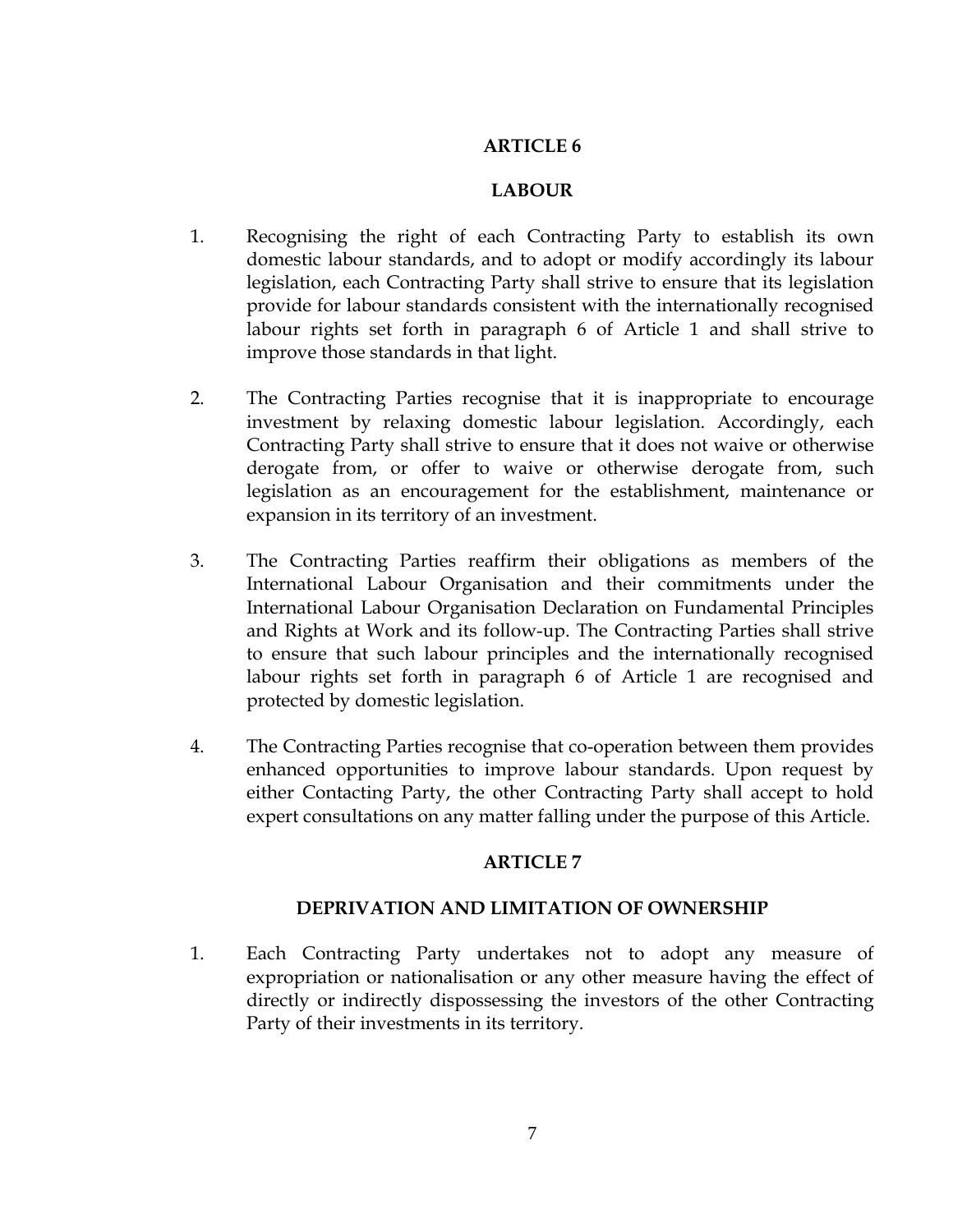- 2. If reasons of public purpose, security or national interest require a derogation from the provisions of paragraph 1, the following conditions shall be complied with:
	- a) the measures shall be taken under due process of law;
	- b) the measures shall be neither discriminatory, nor contrary to any specific commitments;
	- c) the measures shall be accompanied by provisions for the payment of an adequate and effective compensation.
- 3. Such compensation shall amount to the actual value of the investments on the day before the measures were taken or became public. Such compensation shall be paid in any convertible currency. It shall be paid without undue delay and shall be freely transferable. It shall bear interest at the normal commercial rate from the date of the determination of its amount until the date of its payment.
- 4. Investors of one Contracting Party whose investments suffer losses owing to war or other armed conflict, revolution, a state of national emergency or revolt in the territory of the other Contracting Party shall be granted by the latter Contracting Party a treatment, as regards restitution, indemnification, compensation or other settlement, at least equal to that which the latter Contracting Party grants to the investors of the most-favoured-nation.

## **TRANSFERS**

- 1. Each Contracting Party shall guarantee to investors of the other Contracting Party the free transfer of all payments relating to an investment, including more particularly :
	- a) amounts necessary for establishing, maintaining or expanding the investment;
	- b) amounts necessary for payments under a contract, including amounts necessary for repayment of loans, royalties and other payments resulting from licences, franchises, concessions and other similar rights, as well as salaries of expatriate personnel;
	- c) proceeds from investments;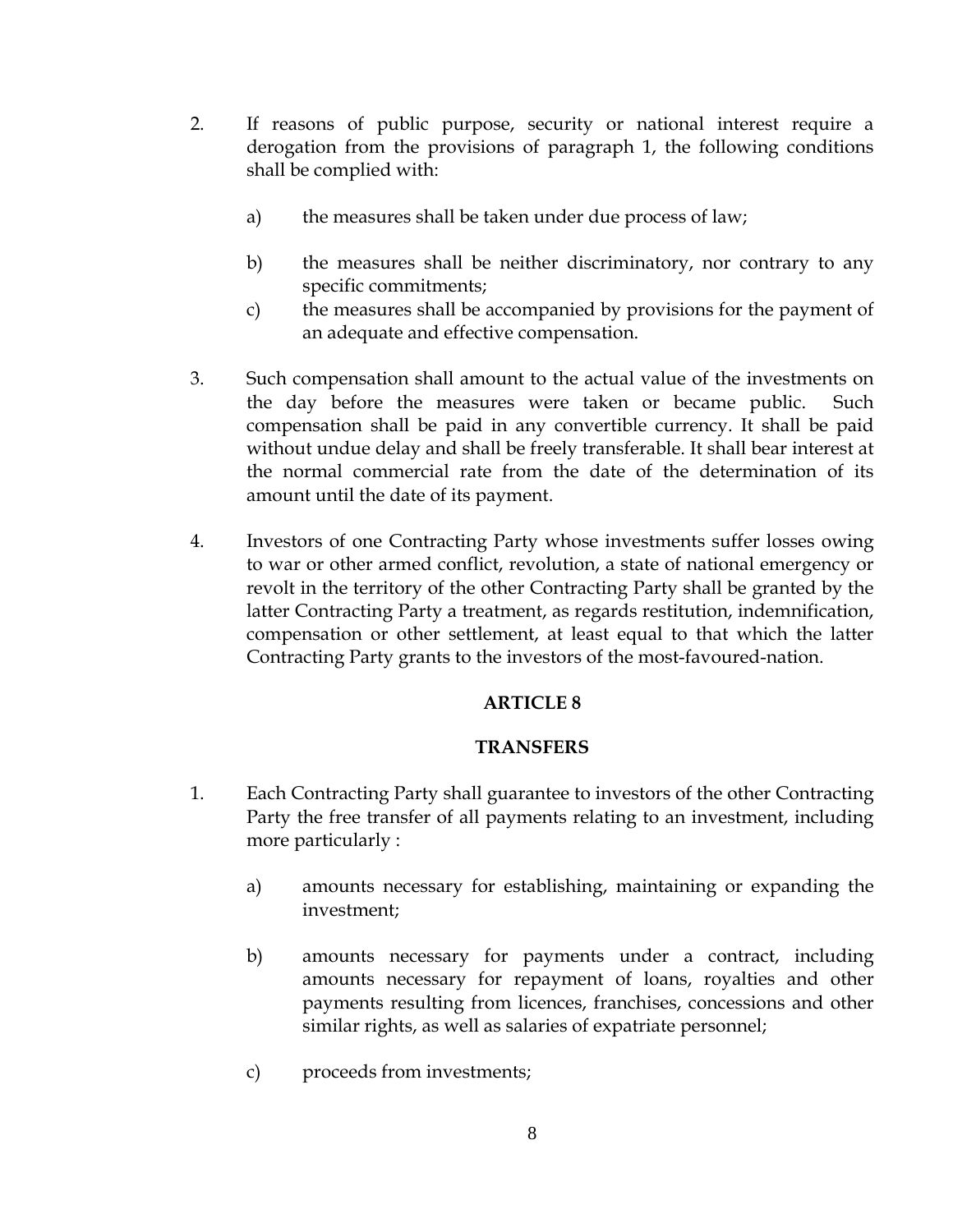- d) proceeds from the total or partial liquidation of investments, including capital gains or increases in the invested capital;
- e) compensation paid pursuant to Article 7.
- 2. The nationals of each Contracting Party who have been authorised to work in the territory of the other Contracting Party in connection with an investment shall also be permitted to transfer an appropriate portion of their earnings to their country of origin.
- 3. Transfers shall be made in a freely convertible currency at the market rate applicable on the day transfers are made.
- 4. Each Contracting Party shall issue the authorisations required to ensure that the transfers can be made without undue delay, with no other expenses than the usual banking costs.

## **SUBROGATION**

- 1. If one Contracting Party or any public institution of this Party pays compensation to its own investors pursuant to a guarantee providing coverage for an investment, the other Contracting Party shall recognise that the former Contracting Party or the public institution concerned is subrogated into the rights of the investors.
- 2. As far as the transferred rights are concerned, the other Contracting Party shall be entitled to invoke against the insurer who is subrogated into the rights of the indemnified investors the obligations of the latter under law or contract.

## **ARTICLE 10**

## **APPLICABLE REGULATIONS**

If an issue relating to investments is covered both by this Agreement and by the national legislation of one Contracting Party or by international conventions, existing or to be subscribed to by the Parties in the future, the investors of the other Contracting Party shall be entitled to avail themselves of the provisions that are the most favourable to them.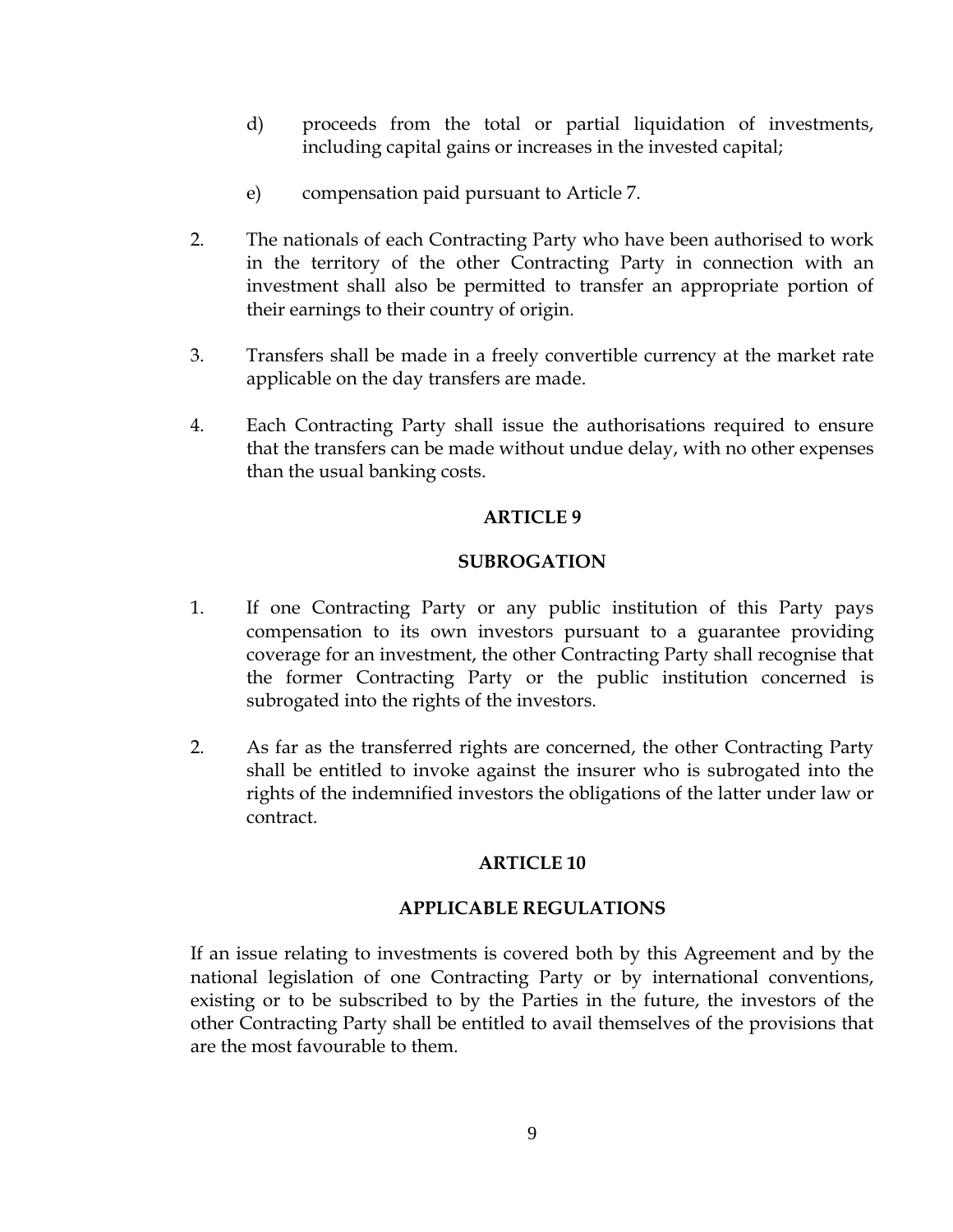## **SPECIFIC AGREEMENTS**

- 1. Investments made pursuant to a specific agreement concluded between one Contracting Party and investors of the other Contracting Party shall be covered by the provisions of this Agreement and by those of the specific agreement.
- 2. Each Contracting Party undertakes to ensure at all times that the commitments it has entered into vis-à-vis investors of the other Contracting Party shall be observed.

## **ARTICLE 12**

## **SETTLEMENT OF INVESTMENT DISPUTES**

- 1. Any investment dispute between an investor of one Contracting Party and the other Contracting Party shall be notified in writing by the first party to take action. The notification shall be accompanied by a sufficiently detailed memorandum. As far as possible, the Parties shall endeavour to settle the dispute through negotiations, if necessary by seeking expert advice from a third party, or by conciliation between the Contracting Parties through diplomatic channels.
- 2. In the absence of an amicable settlement by direct agreement between the parties to the dispute or by conciliation through diplomatic channels within six months from the notification, each party can submit the dispute, either to the competent jurisdiction of the State where the investment was made, or to international arbitration. To this end, each Contracting Party agrees in advance and irrevocably to the settlement of any dispute by this type of arbitration. Such consent implies that both Parties waive the right to demand that all domestic administrative or judiciary remedies be exhausted.
- 3. In case of international arbitration, the dispute shall be submitted for settlement by arbitration to one of the hereinafter mentioned organisations, at the option of the investor:
	- an ad hoc arbitral tribunal set up according to the arbitration rules laid down by the United Nations Commission on International Trade Law (U.N.C.I.T.R.A.L.);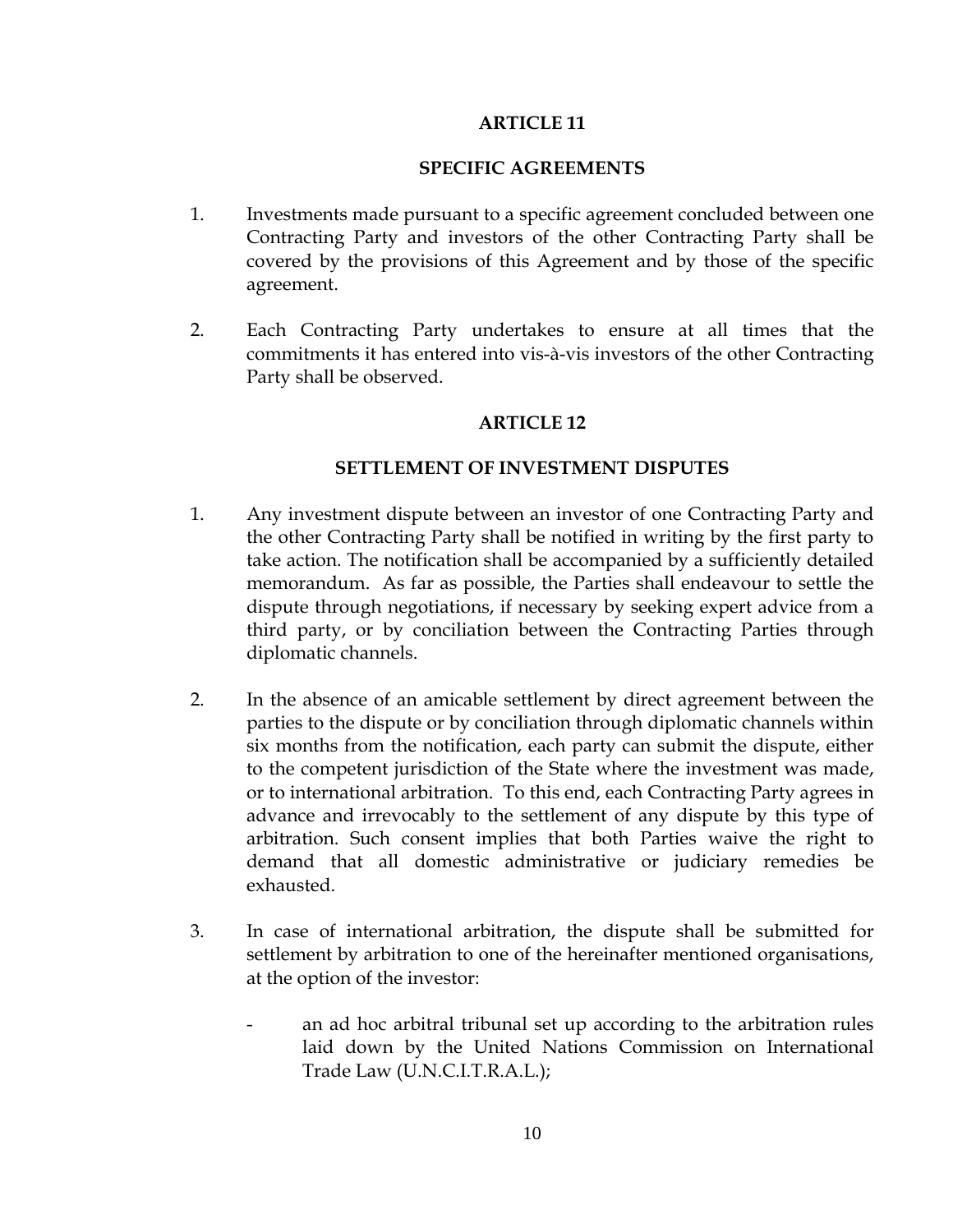the International Centre for the Settlement of Investment Disputes (I.C.S.I.D.), set up by the Convention on the Settlement of Investment Disputes between States and Nationals of other States, opened for signature at Washington on March 18, 1965, when each State party to this Agreement has become a party to the said Convention. As long as this requirement is not met, each Contracting Party agrees that the dispute shall be submitted to arbitration pursuant to the Rules of the Additional Facility of the I.C.S.I.D.

 If the arbitration procedure has been introduced upon the initiative of a Contracting Party, this Party shall request the investor involved in writing to designate the arbitration organisation to which the dispute shall be referred.

- 4. At any stage of the arbitration proceedings or of the execution of an arbitral award, none of the Contracting Parties involved in a dispute shall be entitled to raise as an objection the fact that the investor who is the opposing party in the dispute has received compensation totally or partly covering his losses pursuant to an insurance policy or to the guarantee provided for in Article 9 of this Agreement.
- 5. The arbitral awards shall be final and binding on the parties to the dispute. Each Contracting Party undertakes to execute the awards in accordance with its national legislation.

## **ARTICLE 13**

# **DISPUTES BETWEEN THE CONTRACTING PARTIES RELATING TO THE INTERPRETATION OR APPLICATION OF THIS AGREEMENT**

- 1. Any dispute relating to the interpretation or application of this Agreement shall be settled as far as possible through diplomatic channels.
- 2. In the absence of a settlement through diplomatic channels within a period of six months following the date these negotiations were requested, the dispute shall be submitted to a joint commission consisting of representatives of the two Parties; this commission shall convene without undue delay at the request of the first party to take action.
- 3. If the joint commission cannot settle the dispute, the latter shall be submitted, at the request of either Contracting Party, to an arbitration court set up as follows for each individual case: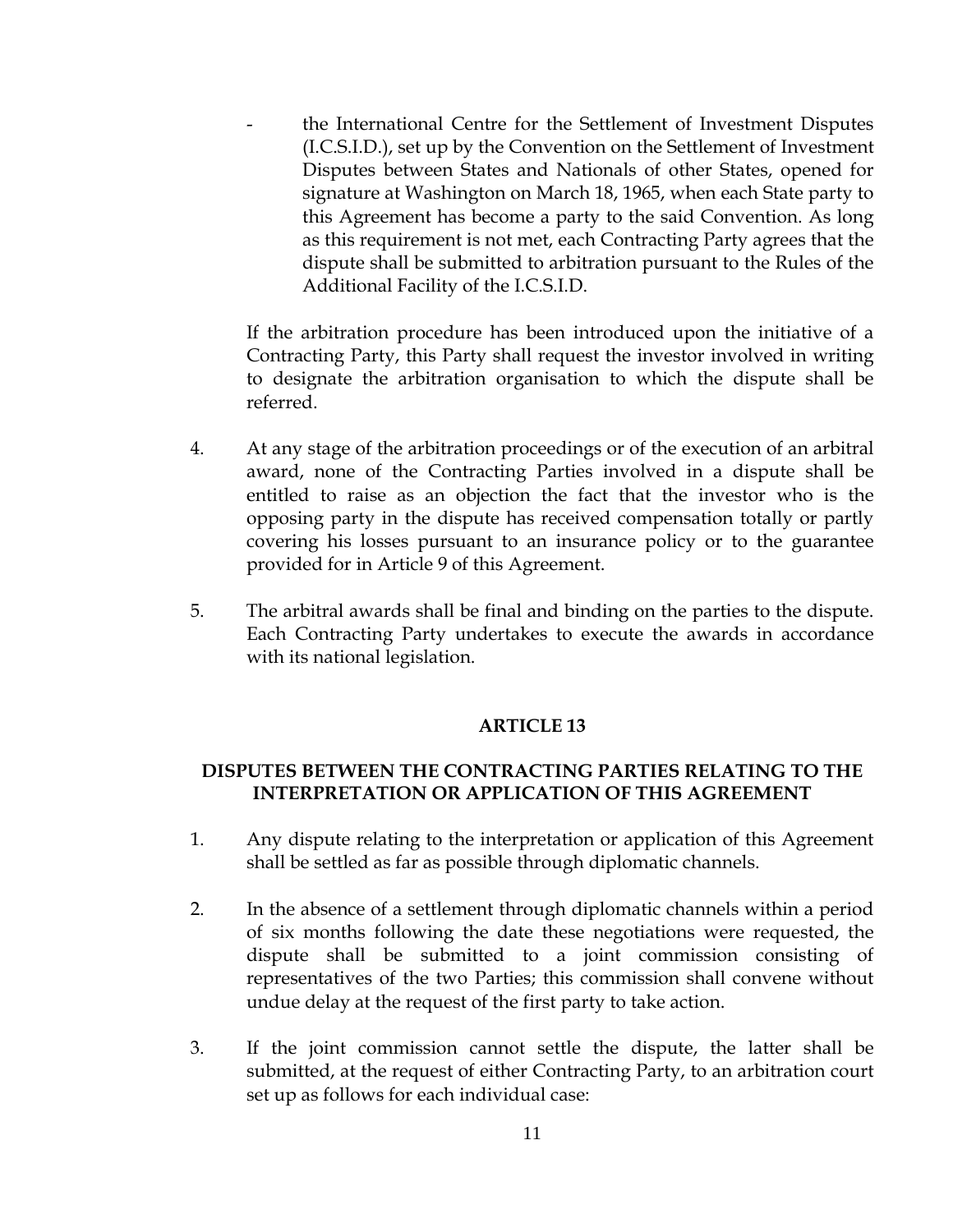Each Contracting Party shall appoint one arbitrator within a period of two months from the date on which either Contracting Party has informed the other Party of its intention to submit the dispute to arbitration. Within a period of two months following their appointment, these two arbitrators shall appoint by mutual agreement a national of a third State as chairman of the arbitration court.

If these time limits have not been complied with, either Contracting Party shall request the President of the International Court of Justice to make the necessary appointment(s).

If the President of the International Court of Justice is a national of either Contracting Party or of a State with which one of the Contracting Parties has no diplomatic relations or if, for any other reason, he cannot exercise this function, the Vice-President of the International Court of Justice shall be requested to make the appointment(s).

- 4. The court thus constituted shall determine its own rules of procedure. Its decisions shall be taken by a majority of the votes; they shall be final and binding on the Contracting Parties.
- 5. Each Contracting Party shall bear the costs resulting from the appointment of its arbitrator. The expenses in connection with the appointment of the third arbitrator and the administrative costs of the court shall be borne equally by the Contracting Parties.

## **ARTICLE 14**

#### **PROHIBITIONS AND RESTRICTIONS**

The provisions of this Agreement shall not in any way limit the right of either Contracting Party to apply prohibitions or restrictions of any kind or take any other action, which is directed to the protection of its essential security interests, or to the protection of public health or the prevention of diseases and pests in animals or plants.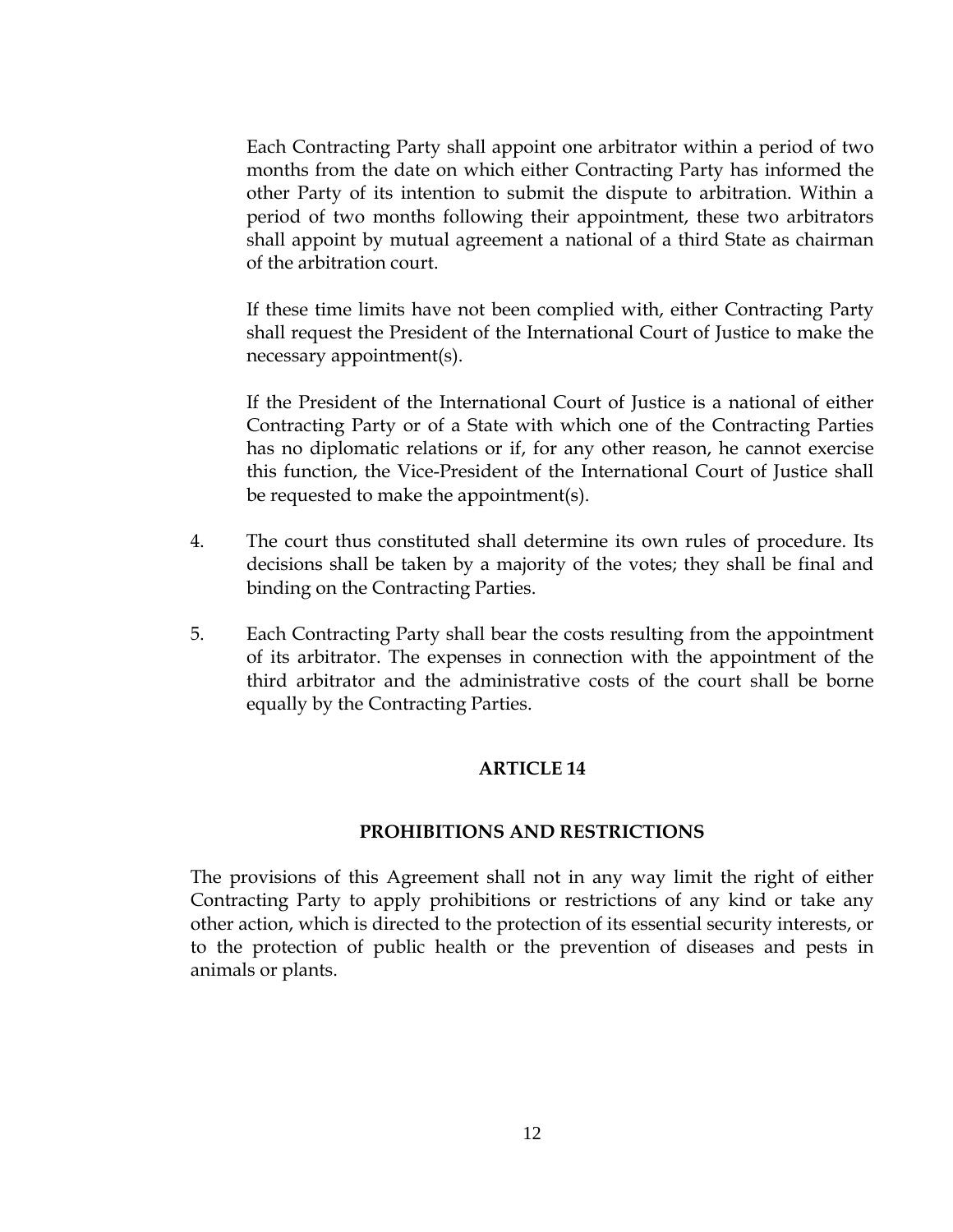#### **PREVIOUS INVESTMENTS**

This Agreement shall also apply to investments made before its entry into force by investors of one Contracting Party in the territory of the other Contracting Party in accordance with the latter's laws and regulations.

#### **ARTICLE 16**

#### **ENTRY INTO FORCE AND DURATION**

1. This Agreement shall enter into force one month after the date of exchange of the instruments of ratification by the Contracting Parties. The Agreement shall remain in force for a period of ten years.

 Unless notice of termination is given by either Contracting Party at least six months before the expiry of its period of validity, this Agreement shall be tacitly extended each time for a further period of ten years, it being understood that each Contracting Party reserves the right to terminate the Agreement by notification given at least six months before the date of expiry of the current period of validity.

2. Investments made prior to the date of termination of this Agreement shall be covered by this Agreement for a period of ten years from the date of termination.